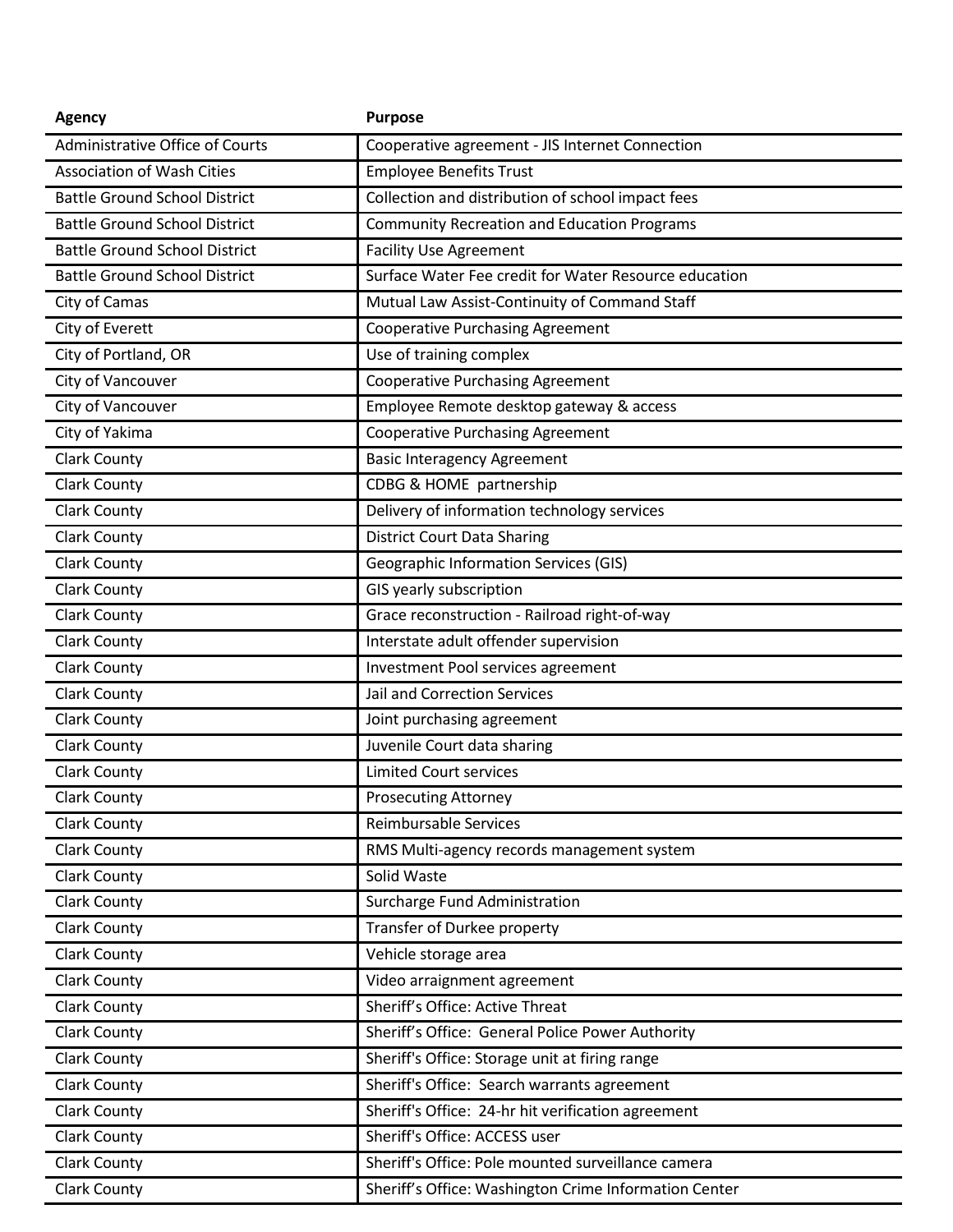| <b>Clark County</b>                                | <b>Treasurer Investment Services</b>                            |
|----------------------------------------------------|-----------------------------------------------------------------|
| <b>Clark Public Utilities</b>                      | Salmon Creek basin monitoring                                   |
| <b>Clark Public Utilities</b>                      | Communication attachment agreement                              |
| <b>Clark Public Utilities</b>                      | Street light maintenance                                        |
| <b>Clark Public Utilities</b>                      | <b>Telemetry Services</b>                                       |
| <b>Clark Regional Emergency Services</b><br>Agency | Cooperative and Dispatch services                               |
| Clark Regional Wastewater District                 | Sewage treatment, disposal and transportation                   |
| Clark Regional Wastewater District                 | Joint purchasing agreement                                      |
| Clark Regional Wastewater District                 | Phase IV Sewer                                                  |
| Clark Regional Wastewater District                 | Pretreatment services agreement                                 |
| Clark Regional Wastewater District                 | Regional Facilities Charge for Treatment                        |
| Clark Regional Wastewater District                 | <b>Formation Agreement</b>                                      |
| <b>CWCOG</b>                                       | Employee Benefits-Rate Stabilization Pool                       |
| Discover Clean Water Alliance                      | <b>Franchise Agreement</b>                                      |
| Discover Clean Water Alliance                      | Force Main and Odor Control System Transfer                     |
| Discover Clean Water Alliance                      | <b>Industrial Pre-Treatment</b>                                 |
| Fire District #3                                   | Fire Impact Fees                                                |
| Fire District #3                                   | Fire Marshal Building Official                                  |
| <b>Hockinson School District</b>                   | <b>School Impact Fees</b>                                       |
| Major Crimes Team                                  | Mutual Law Enforcement Assistance                               |
| Naval Criminal Investigative Service               | <b>Information Sharing LInX NW</b>                              |
| Pacific NW Interagency Cooperative                 | General equipment (GEM)                                         |
| Portland Police Bureau, et al                      | Interagency pursuit agreement                                   |
| State of Washington                                | <b>Master Contract</b>                                          |
| State of Washington                                | State Auditor's Office: Data Sharing                            |
| State of Washington                                | Disposal of surplus property                                    |
| State of Washington                                | Administration of sales and use tax                             |
| State of Washington                                | Administrative Office of the Courts: JIS link Police Department |
| State of Washington                                | Information Services agreement                                  |
| <b>State of Washington</b>                         | Archives: Digital file archiving                                |
| <b>State of Washington</b>                         | Dept of Licensing: Data sharing                                 |
| State of Washington                                | Dept of Licensing: TBD Disclosure agreement                     |
| State of Washington                                | Driver and plate search data sharing                            |
| <b>State of Washington</b>                         | Dept of Enterprise: Engineer & Architectural services           |
| State of Washington                                | Dept of Health: Violent death reporting system                  |
| <b>State of Washington</b>                         | Dept of Natural Resources: Tukes Mtn land transfer lease        |
| State of Washington                                | Dept of Social and Health Services: Benefit verification        |
| State of Washington                                | Dept of Transportation: Signal maintenance agreement            |
| State of Washington                                | Dept of Transportation: Title VI Non-Discrimination             |
| State of Washington                                | Dept of Transportation: Turnback agreement (Rock Creek)         |
| State of Washington                                | Dept of Transportation: Turnback agreement (SR502-21St)         |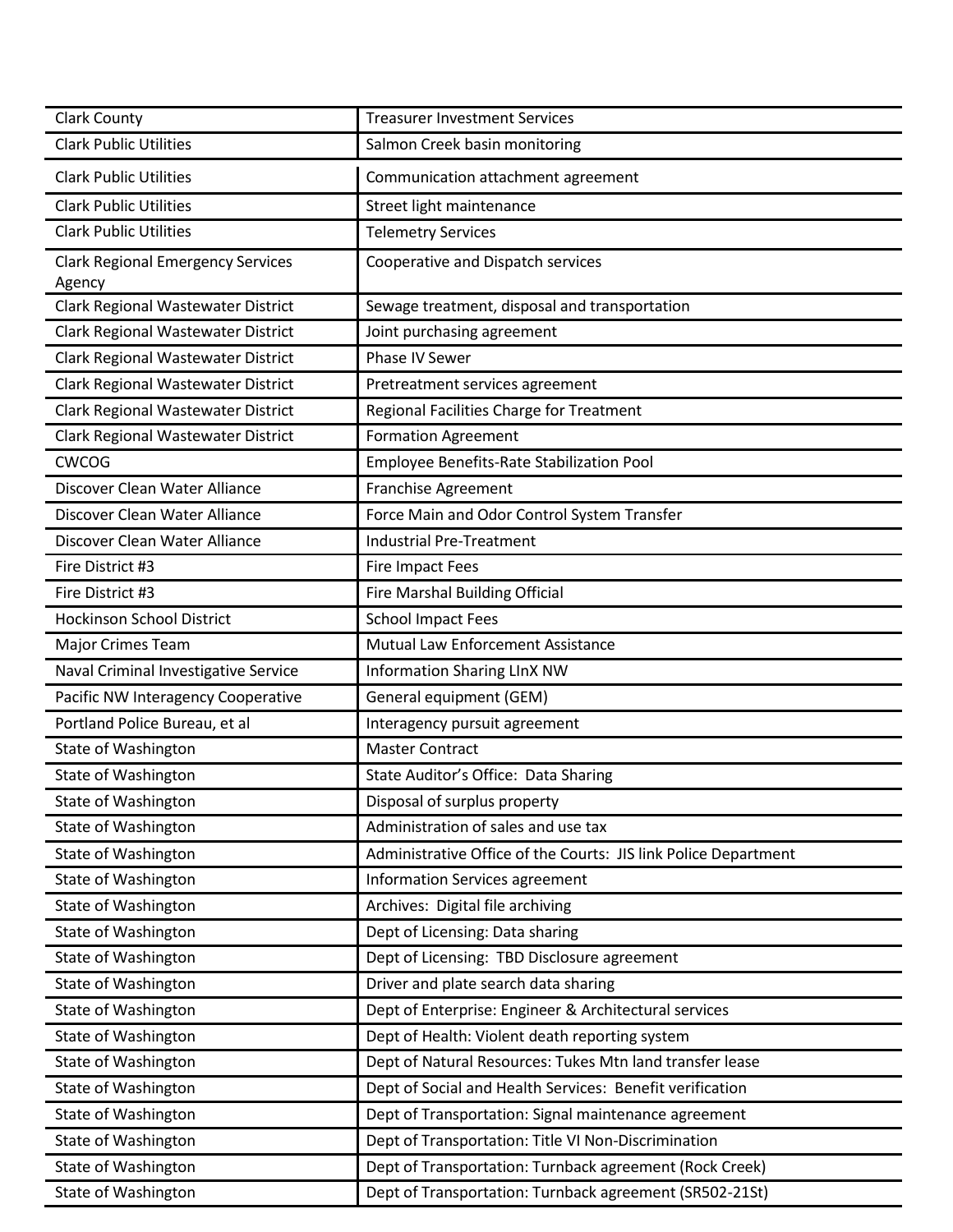| State of Washington                       | Dept of Transportation: SR503/Onsdorff signal          |
|-------------------------------------------|--------------------------------------------------------|
| State of Washington                       | <b>Statewide Payee Registration</b>                    |
| State of Washington                       | <b>WACIC &amp; CJIS</b>                                |
| State of Washington                       | <b>Digital Archives</b>                                |
| <b>Transportation Benefit District BG</b> | Duties, purpose, ownership and obligations             |
| Various local governments                 | Master Mutual Law Enforcement Assistance Agreement     |
| Various local governments                 | Master Mutual Law Enforcement - Major Crimes           |
| Various local governments                 | Master Mutual Law Enforcement - SWAT                   |
| Various local governments                 | Master Mutual Law Enforcement - Vehicle pursuits       |
| Various local governments                 | Fire Hydrant agreement                                 |
| Various local governments                 | Adjusting of confirming future boundaries              |
| Various local governments                 | Computer forensics lab cost recovery                   |
| Various local governments                 | Regional Automated Property Info database (RAPID)      |
| Various local governments                 | Regional Automated Property Info database (Rapid No.2) |
| Washington State Patrol                   | SECTOR service level agreement                         |
| <b>Washington State Patrol</b>            | Live Scan fingerprint identification system            |